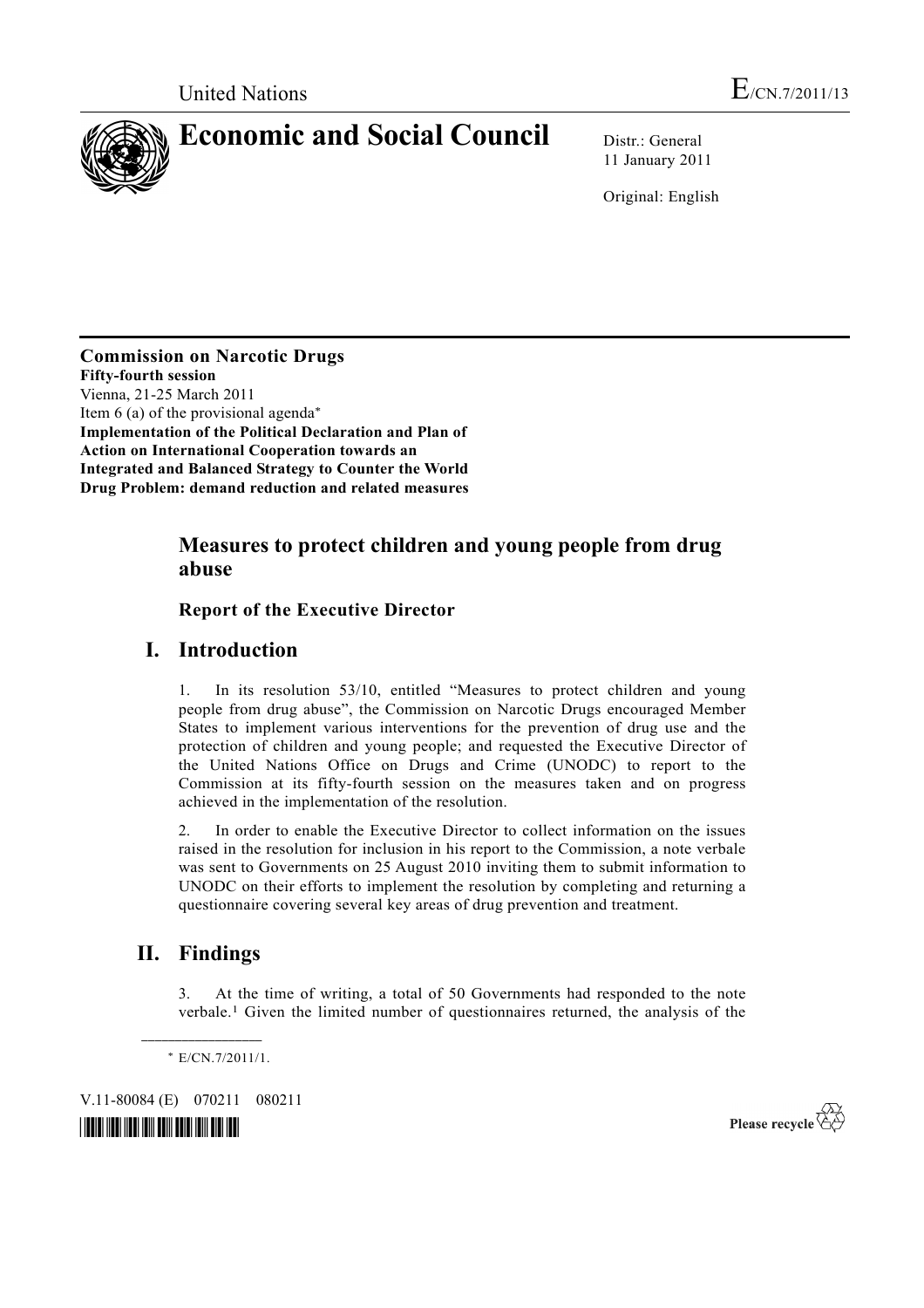results is presented mainly at the global level. In specific cases, analysis is presented by region. Europe was the continent where the response rate was the highest (over 50 per cent). In the Americas and Asia over 20 per cent of Member States responded, while in Africa and Oceania fewer than 10 per cent did so (see figure I).

### Figure I **Questionnaire response rate, by region**  (Percentage)



### **III. Prevention of drug use**

**\_\_\_\_\_\_\_\_\_\_\_\_\_\_\_\_\_\_** 

4. With regard to prevention, Member States were invited to report on whether they had been implementing interventions that are commonly included in comprehensive programmes for the prevention of drug use: dissemination of information about the danger of drugs; education in schools based on life skills; family and parenting skills training; workplace prevention programmes; alternative activities (sports, drama, music etc.); vocational training and income-generation support; media campaigns; and screening and brief interventions. In addition, Member States were asked to report on the promotion of two kinds of programmes mentioned specifically in resolution 53/10 — programmes in coordination with local governments and civil society, and programmes to prevent the use of children and young people in illicit production of and trafficking in drugs.

<sup>1</sup> Algeria, Andorra, Argentina, Armenia, Australia, Bahrain, Belarus, Bolivia (Plurinational State of), Canada, Chile, China, Colombia, Costa Rica, Croatia, Cyprus, Czech Republic, Ecuador, El Salvador, Estonia, Germany, Greece, Hungary, Ireland, Israel, Kyrgyzstan, Lebanon, Lithuania, Luxembourg, Malta, Mauritius, Mexico, Moldova, Myanmar, Nigeria, Norway, Pakistan, Philippines, Poland, Portugal, Republic of Korea, Republic of Romania, Singapore, South Africa, Spain, Sweden, Switzerland, Tunisia, Turkey, United Kingdom of Great Britain and Northern Ireland and Venezuela (Bolivarian Republic of).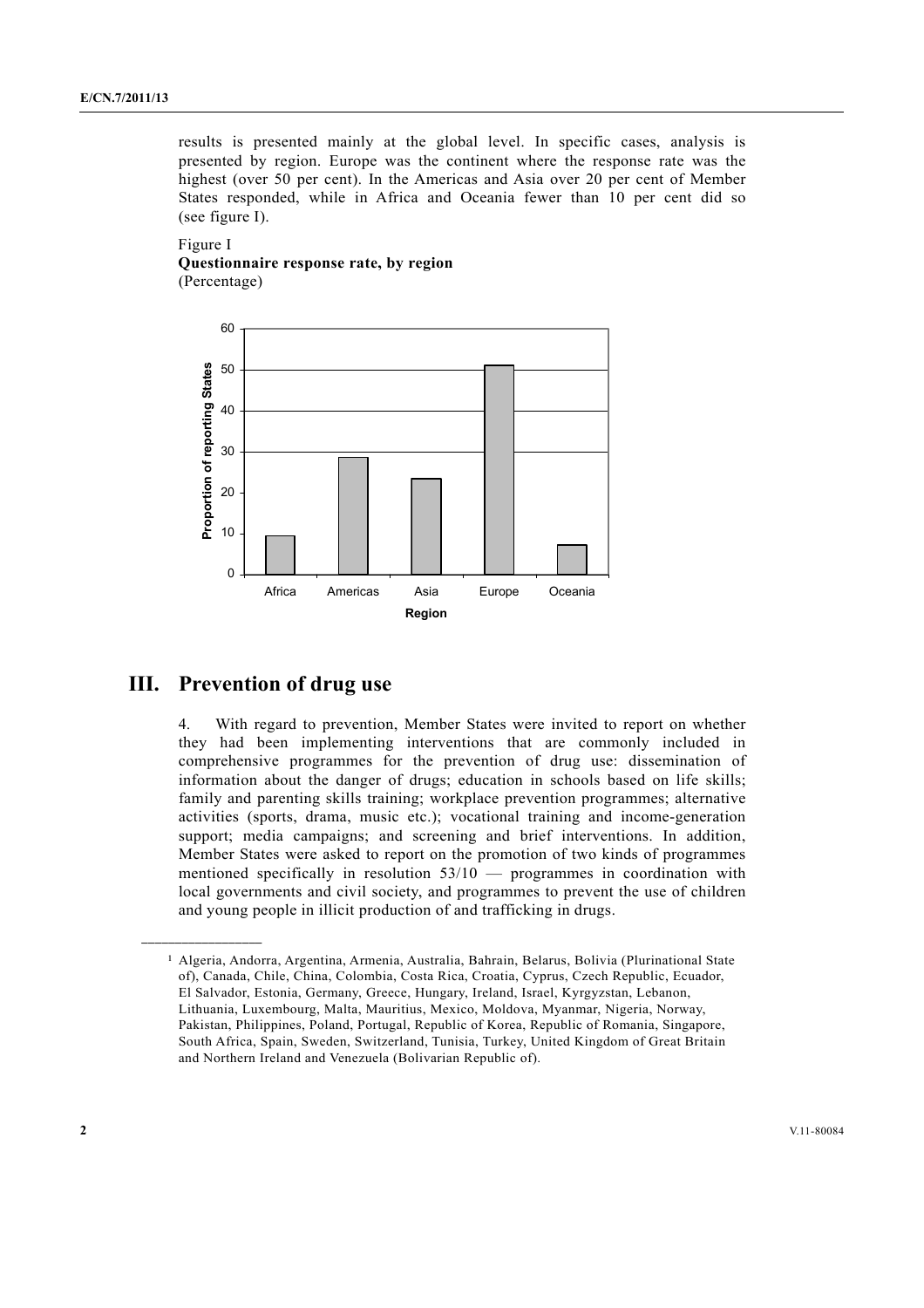5. Further, for each intervention, Member States were requested to report on whether it targeted the general population and/or at-risk groups, as well as to assess whether the intervention covered none, some, most or all of the targeted population and whether it had been or would be evaluated or not.

6. Figure II presents the percentages of Member States reporting globally on the implementation of the various prevention activities, in decreasing order of prevalence, both in the general population and among at-risk groups. The pattern is the same among both target groups: activities in decreasing order of implementation are information, life-skills education in schools, alternative activities, media campaigns, family and parenting skills training, workplace programmes, screening/brief interventions and, vocational training/income-generation support.

Figure II



**All regions: implementation of various prevention activities in the general population and among at-risk groups**  (Percentage)

7. The range in the percentages of Member States reporting the most and the least frequently implemented prevention activity in the general population (between 43.9 and 93.6 per cent) was substantially similar to the range among at-risk groups (between 54 and 86.4 per cent). Although these data mask wide variations across activities and regions, the figures should be considered encouraging. With the exception of screening and brief interventions and vocational training/incomegeneration support, all other prevention activities were reported as being implemented by the majority of Member States, which therefore appear to be implementing a wide range of prevention activities.

8. In particular, the very high rate of reporting about life-skills education in schools is heartening. When drug education in schools based on life skills is implemented according to the standards of scientific evidence, it is known to be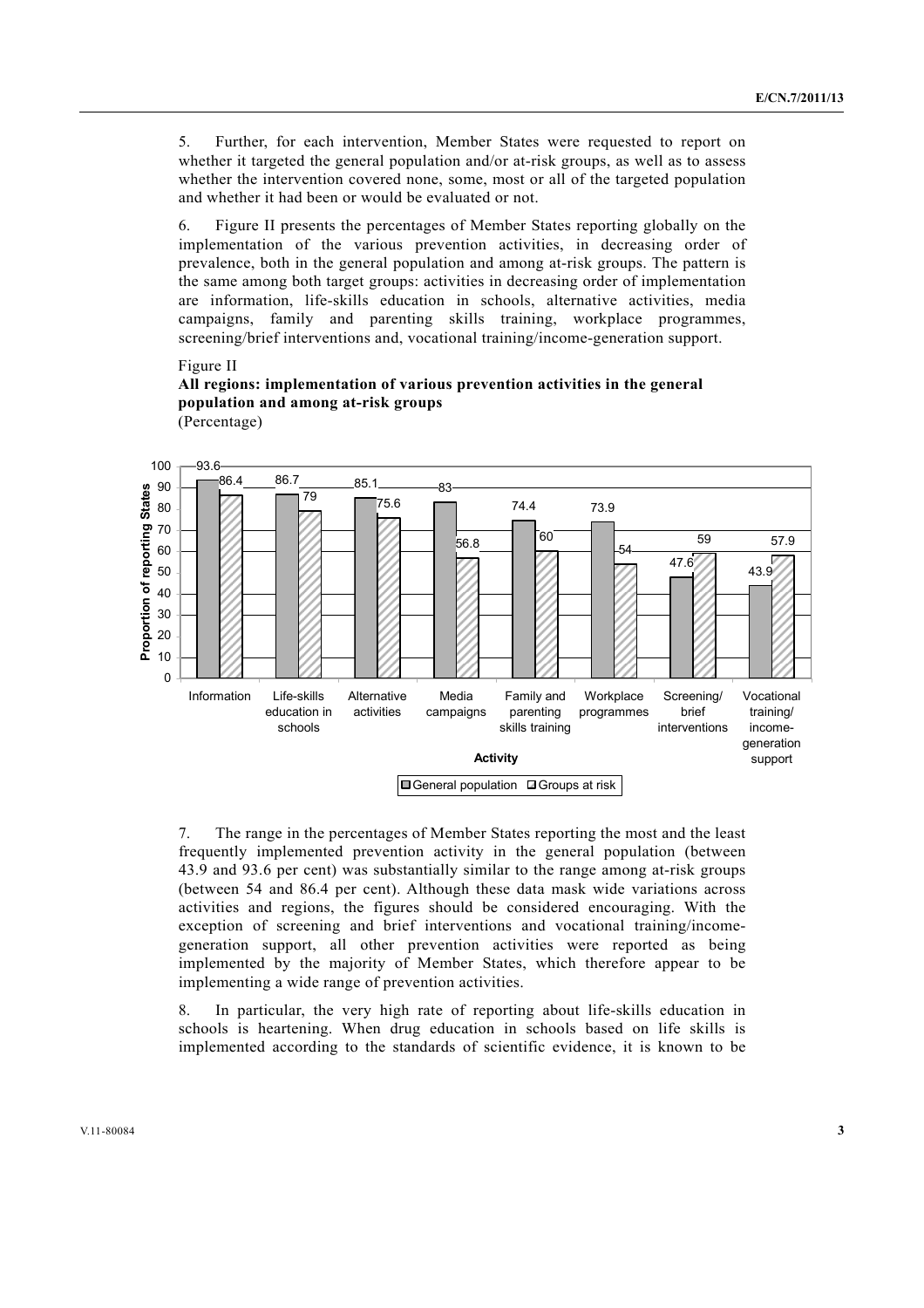very effective, as it can prevent up to 20 per cent of new initiations. It is also efficient, saving nine dollars for every dollar spent.

9. The biennial reports questionnaire used by Member States to report on their drug demand reduction programmes up to 2008 did not request information about most of the evidence-based interventions surveyed in the present questionnaire used to gather data on the implementation of resolution 53/10. It is therefore particularly encouraging that two actions that have been proved to be effective and efficient by a large body of evidence, namely, family and parenting skills training and screening and brief interventions, were reported as being implemented on a large scale.

10. While the evidence concerning the effectiveness of media campaigns is more mixed, there is evidence that a carefully targeted media campaign, based on solid formative research and of significant duration and intensity, can effectively support a national prevention programme, for example, by suggesting simple behaviours to parents that are strongly protective of their children. In this area, as with all the interventions described in the present report, an analysis of the quality and content of actions would be helpful in gaining a full understanding of whether resources have been invested in the most efficient way.

11. Finally, with regard to screening and brief interventions, it should be noted that many more Member States reported the provision of such services in the context of drug dependence treatment and care. However, screening and brief interventions had also been successfully applied in school, workplace and primary health-care settings and had proved to be effective in reducing the use of drugs by individuals who had not yet developed dependence and/or had not been in contact with a drug dependence treatment and care service.

12. It should be noted, however, that implementation targeting the general population was still reported more commonly than implementation among at-risk groups. Six activities out of the eight listed in the questionnaire were reported as being implemented in the general population by more than 70 per cent of Member States. This was the case for only three activities targeting groups at risk and is a cause for concern, as prevention activities targeting and tailored to particularly vulnerable groups are generally considered to be more effective and efficient than activities targeting the general population, although both should be included in a comprehensive prevention programme.

13. Moreover, with regard to the coverage of this range of prevention activities, the situation was not as encouraging. In figure III, the percentage of Member States reporting coverage of none or some of the target groups is shown as reporting "poor" coverage. Conversely, Member States reporting coverage of most or all of the target groups are shown as reporting "good" coverage. It is apparent that, with the exception of information about drugs, life-skills education in schools and media campaigns, most Member States (more than 55 per cent in all cases) reported poor coverage of prevention activities. The percentage of those reporting poor coverage was the highest for workplace programmes and screening and brief interventions. Even in the case of life-skills education in schools and media campaigns a significant percentage of Member States (41 and 46 per cent, respectively) reported poor coverage.

14. As mentioned above, evidence-based life-skills education in schools is an effective and efficient prevention activity, while with regard to media campaigns the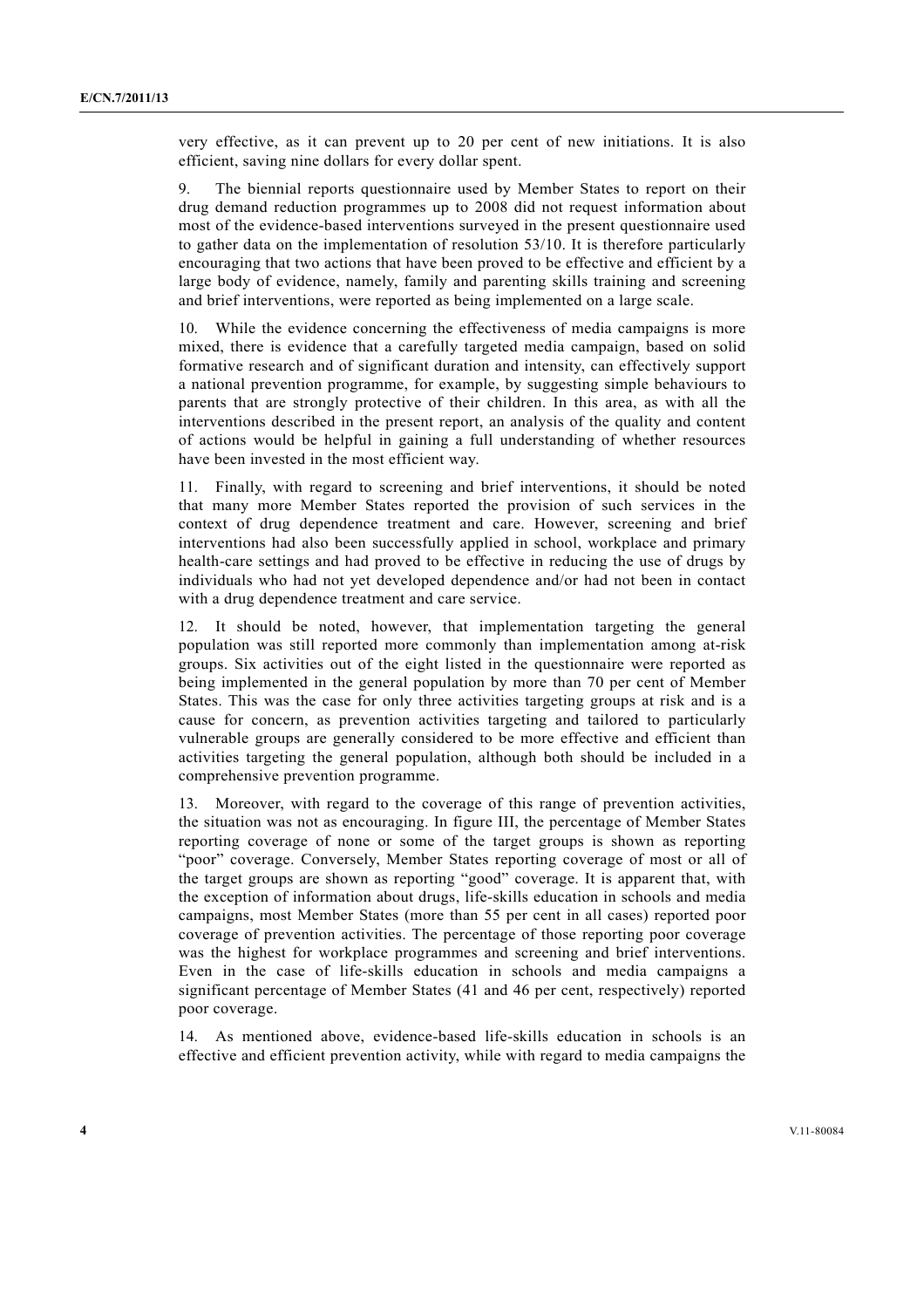evidence of effectiveness is more mixed. In this respect, the relatively high percentage of Member States that reported good coverage of life-skills education in schools is a very positive development. Besides the concerns mentioned above as to the quality and content of the intervention, it should be noted that a good coverage of life-skills education in schools may not mean a good coverage of children and youth in general in Member States where the rate of children in schools is not high or with regard to at-risk groups who are more frequently out of school.

### Figure III **All regions: coverage of various prevention activities**  (Percentage)



15. Figure IV shows the percentage of Member States reporting the evaluation of various prevention activities. In most cases (40 per cent or more), the implemented activities were not evaluated, revealing another cause for concern as regards the state of prevention activities worldwide.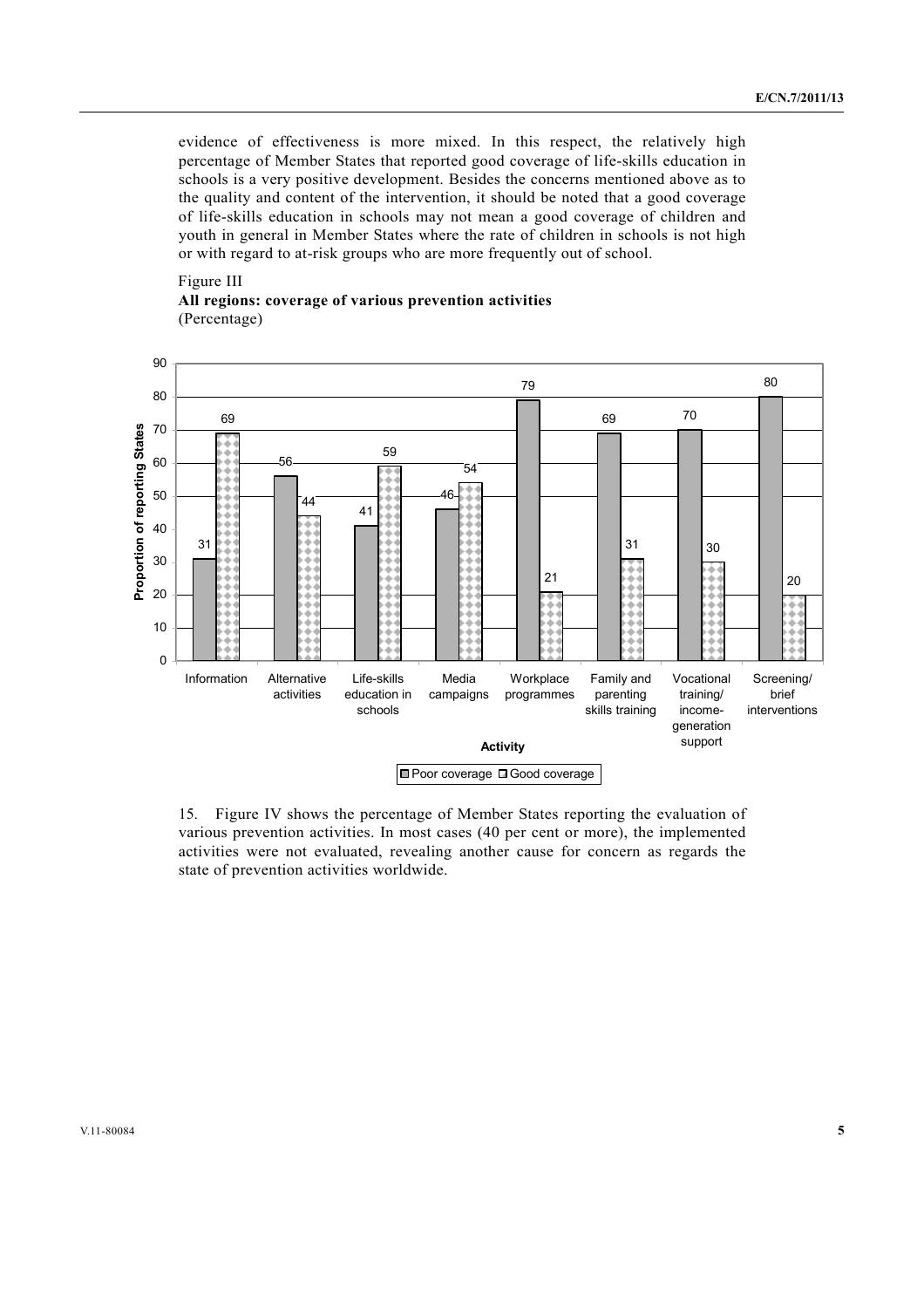

### Figure IV **All regions: evaluation of various prevention activities**  (Percentage)

16. Finally, almost all Member States reported that they implemented prevention programmes in coordination with local governments and civil society in the general population. This was reported for both the general population (96 per cent) and for at-risk groups (89 per cent), with minimal variations across continents. With regard to activities to prevent the involvement of children and young people in the illicit production of and trafficking of drugs, the situation reported was more varied. In general, fewer Member States reported having implemented such programmes, whether in the general population (53.6 per cent) or among at-risk groups (61.1 per cent).

## **IV. Drug dependence treatment and care**

17. With regard to treatment, the questionnaire requested Member States to report on some basic characteristics of their treatment system, including whether it was based more on residential or outpatient settings, whether there was a compulsory or mandatory system or whether alternatives to criminal justice sanctions were provided for. Member States were asked whether they provided a range of drug dependence treatment and care services both in the community and in prison settings, as well as for an assessment of the respective level of coverage. Finally, Member States were invited to report on some basic indicators of the quality of the treatment services provided, such as the existence of standards of care.

18. More countries reported treatment and care services available for people suffering from drug dependence in the community than prevention activities. As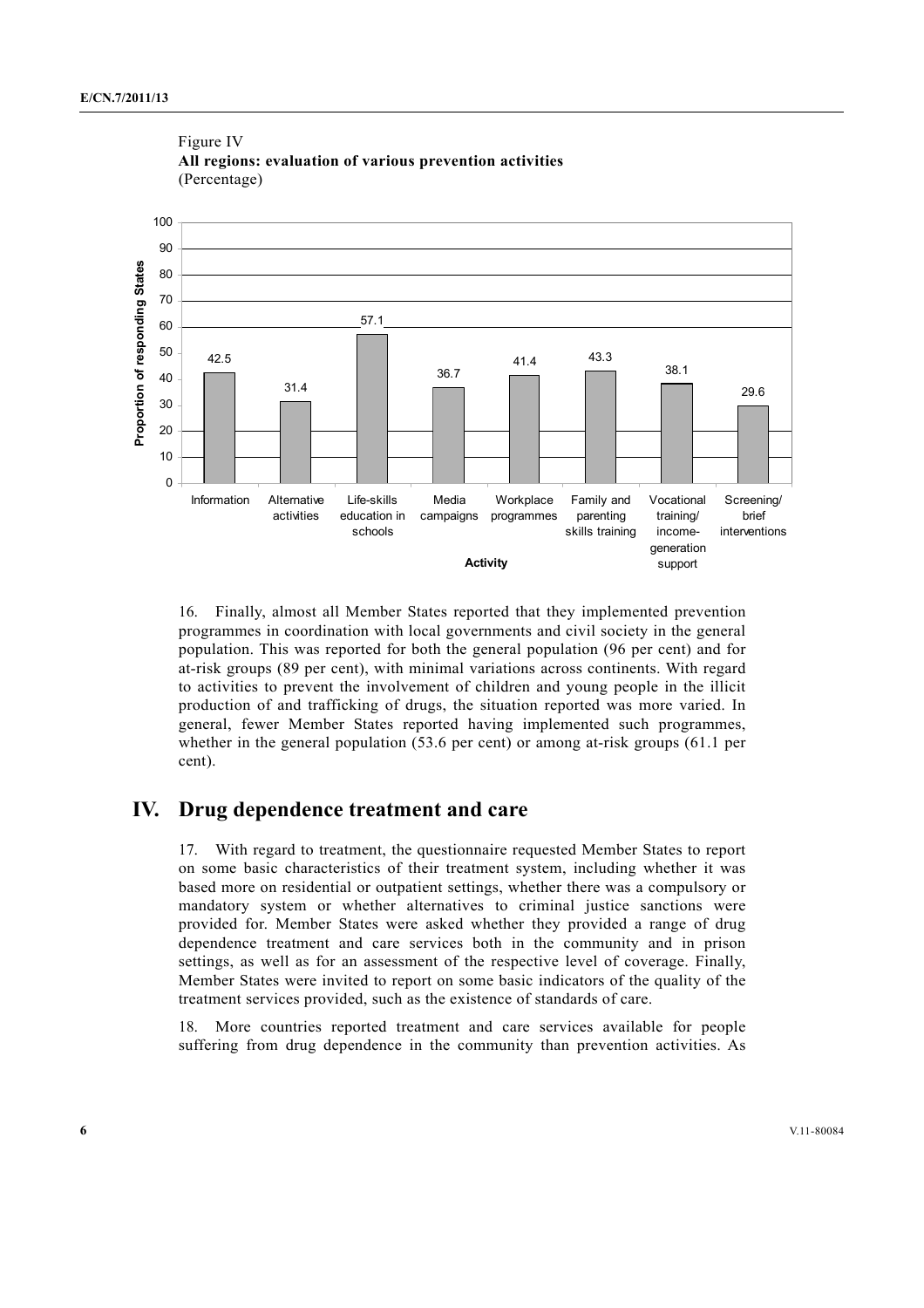shown in figures V and VI, 19 out of the 19 services surveyed were reported as being provided by over 70 per cent of Member States. Thus, in terms of the availability of a comprehensive range of treatment and care services, the picture was even more encouraging than with regard to prevention activities. Services have been divided, purely for reasons of reporting, between drug dependence treatment and care services and services for the prevention, treatment and care of HIV and other infectious diseases. A recovery-oriented continuum of care would include the full range of services surveyed.

19. The responses received indicated a relative lower availability (below 80 per cent) of long-lasting pharmacological therapies and one particular psychosocial therapy, contingency management. Although the data concerning long-lasting pharmacological therapies may appear worrying, the results should be read in the context of either: (a) the current absence of medications clearly recognized for the treatment of dependence on stimulants; (b) the lack of the need to provide pharmacological therapy because opioid dependence is not a prevalent national problem; (c) the lack of appropriate legislation in the Member State to make the long-lasting pharmacological substances available; or (d) a combination of the above.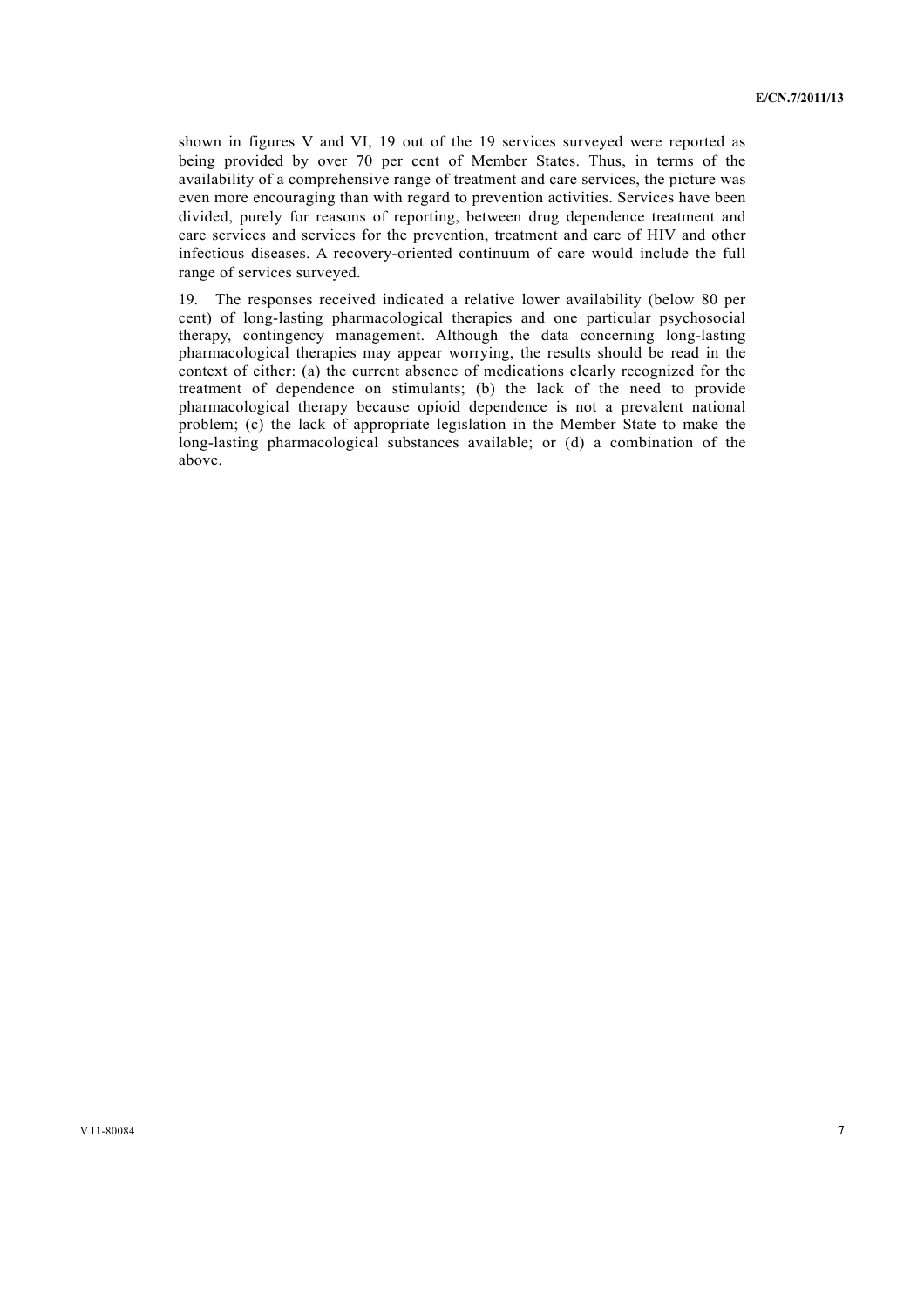### Figure V

**All regions: provision of various drug dependence treatment and care services in the community**  (Percentage)

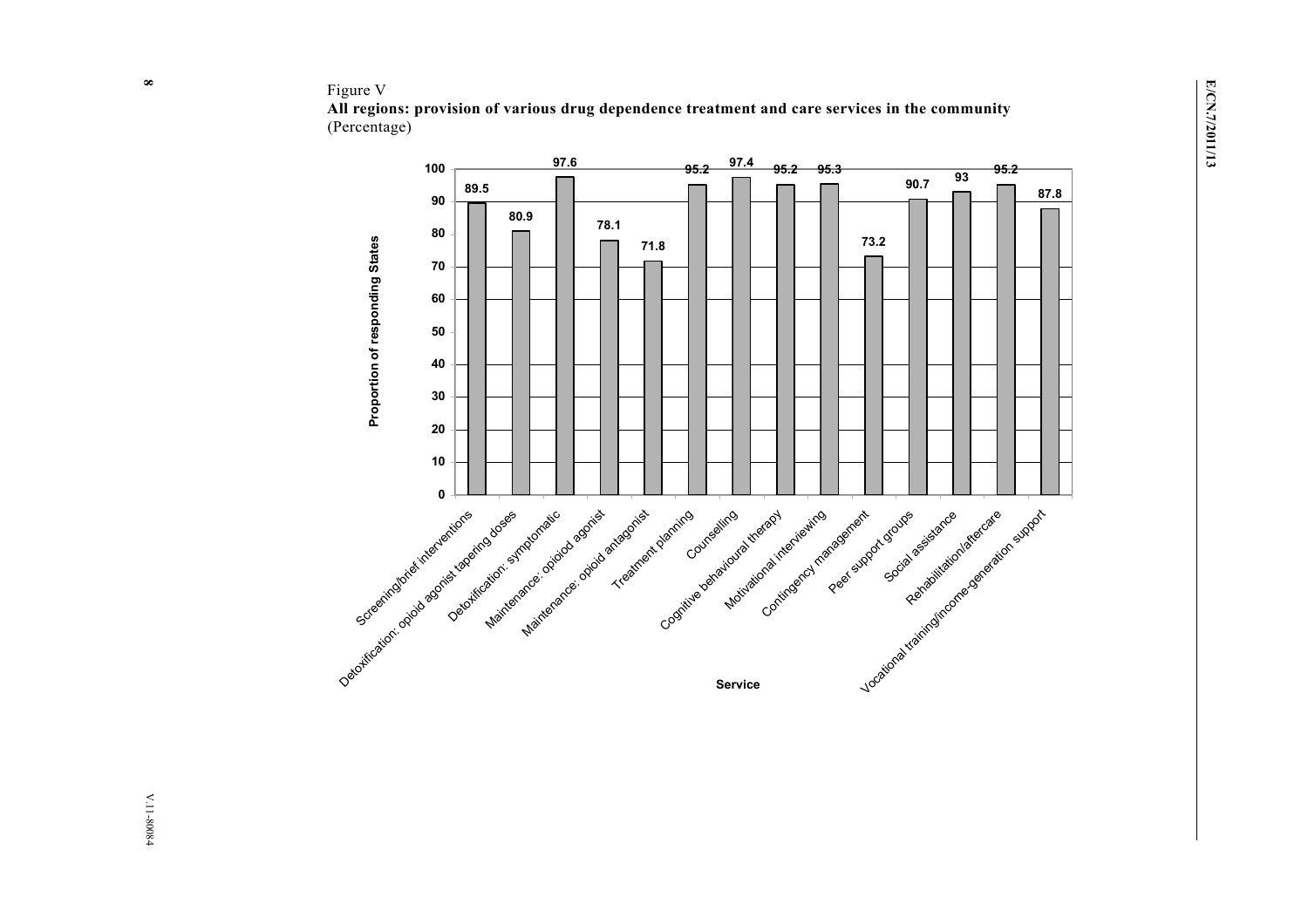



20. Figures VII and VIII summarize the data reported with regard to the provision of drug treatment and care services in prison settings. It is evident that services were not provided in prison settings at the same level as in the community. The percentage of Member States reporting the provision of such services in prison settings was lower (only 13 of the 19 services were reported by 70 per cent or more of the Member States) and not as uniform as the percentage of States reporting the provision of such services in the community (with the prevalence of availability ranging between 33 and 95 per cent) The same weakness was noted with regard to pharmacologically assisted services, in addition to outreach work for drug users, including sterile injecting device programmes, which are still not implemented (or accepted) in many prisons.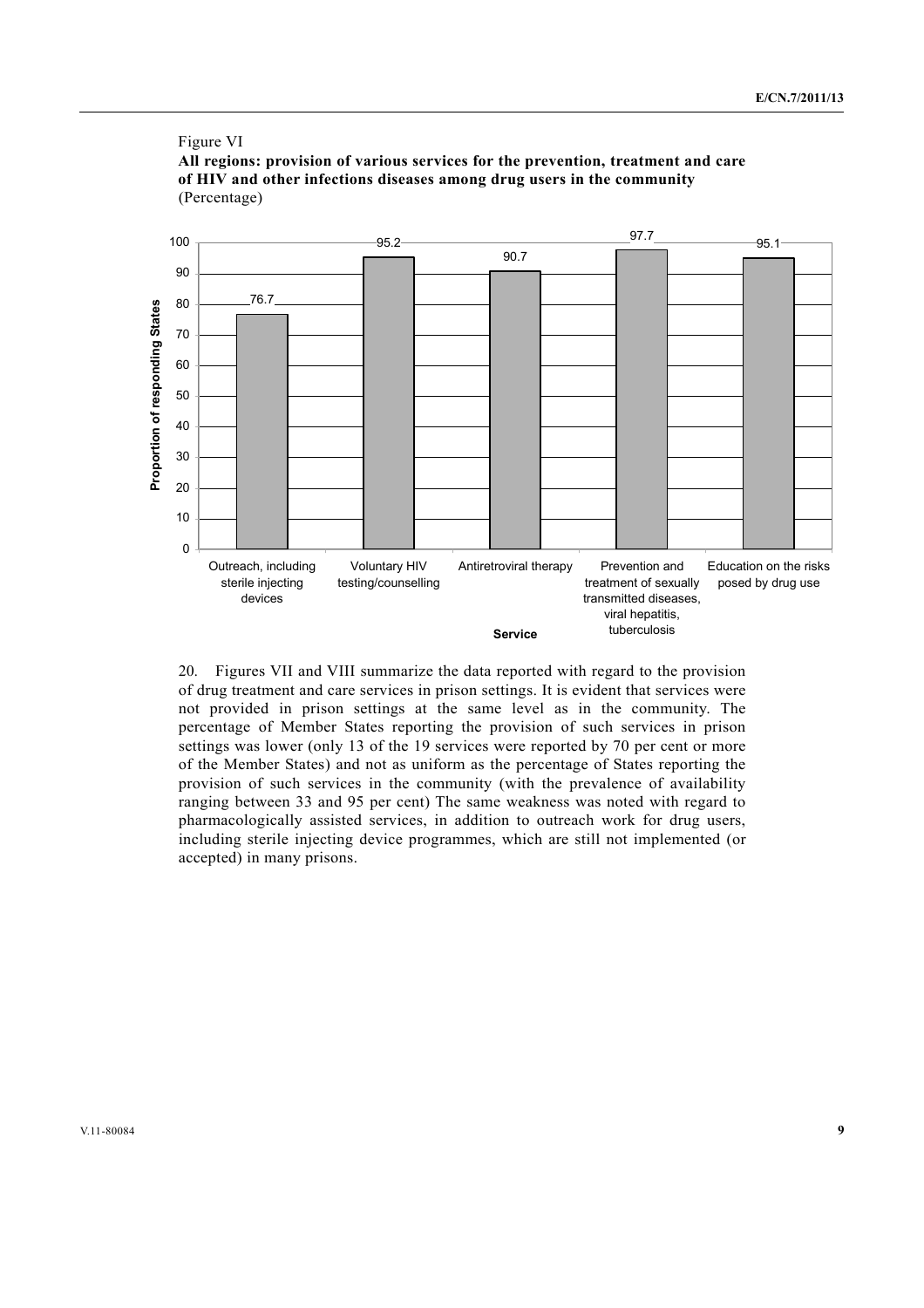### Figure VII

**All regions: provision of various drug dependence treatment and care services in prison settings**  (Percentage)

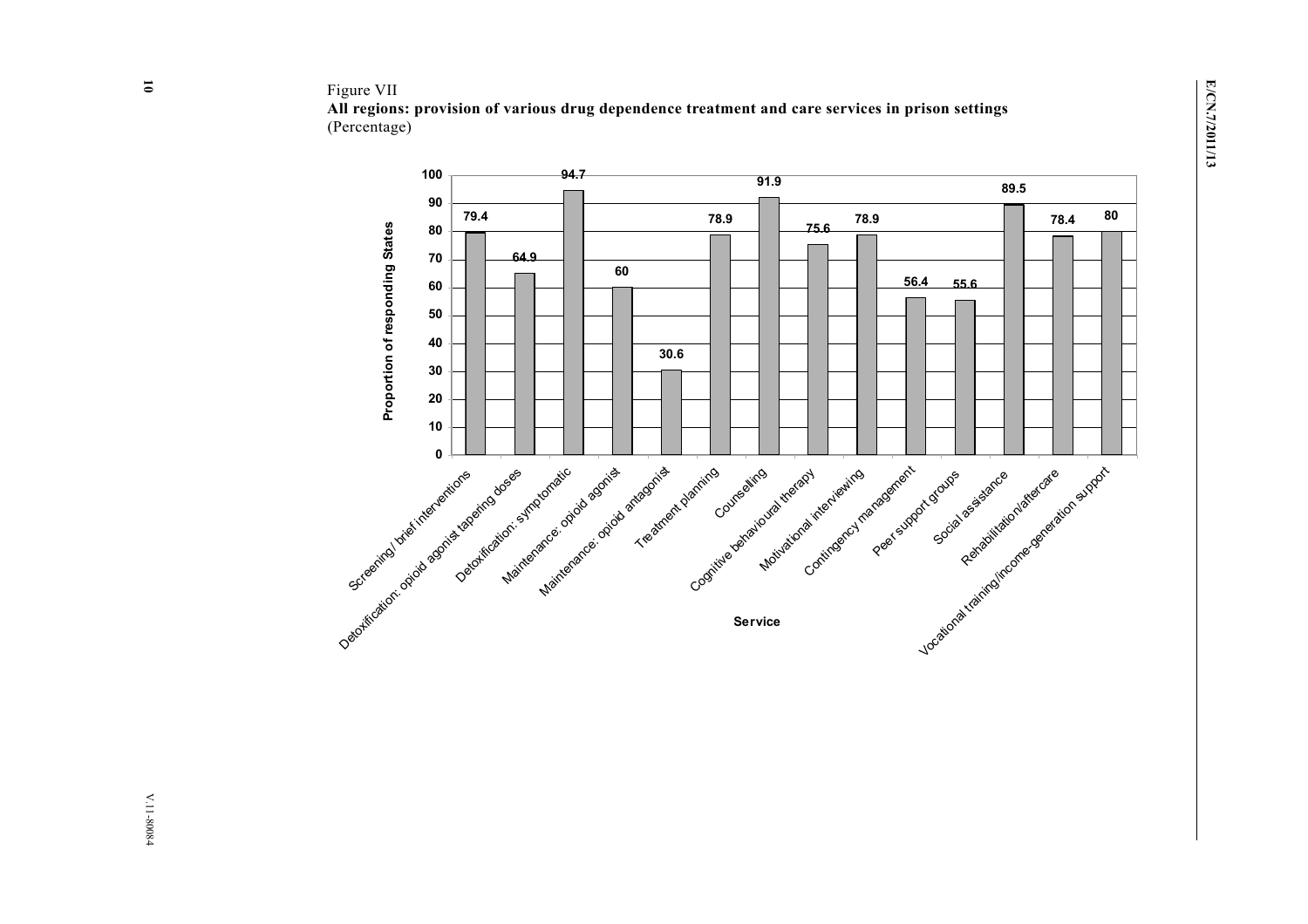

Antiretroviral therapy

**Service**

Prevention and treatment of sexually transmitted diseases, viral hepatitis, tuberculosis

Education on the risks posed by drug use

33.3

Outreach, including sterile injecting devices

Voluntary HIV testing/counselling

21. The picture becomes more complex as regards the coverage of services. Figures IX and X show the percentage of Member States reporting low, medium and high coverage of their respective services in the community. It is striking that most services were reported as being provided with low to medium coverage, with only half of the services reported as having high coverage in around half the 50 Member States responding to the questionnaire. Between a quarter and half of States reported high coverage of their drug dependence treatment and care services, which is encouraging. For example, maintenance therapy using opioid agonists was reported as being provided with high coverage by 48 per cent of Member States, a new development. However, it should be borne in mind that such positive indications still meant that between 50 and 75 per cent of Member States were not able to provide specific services at high coverage, indicating that the road to universal access to drug dependence treatment and care is still long.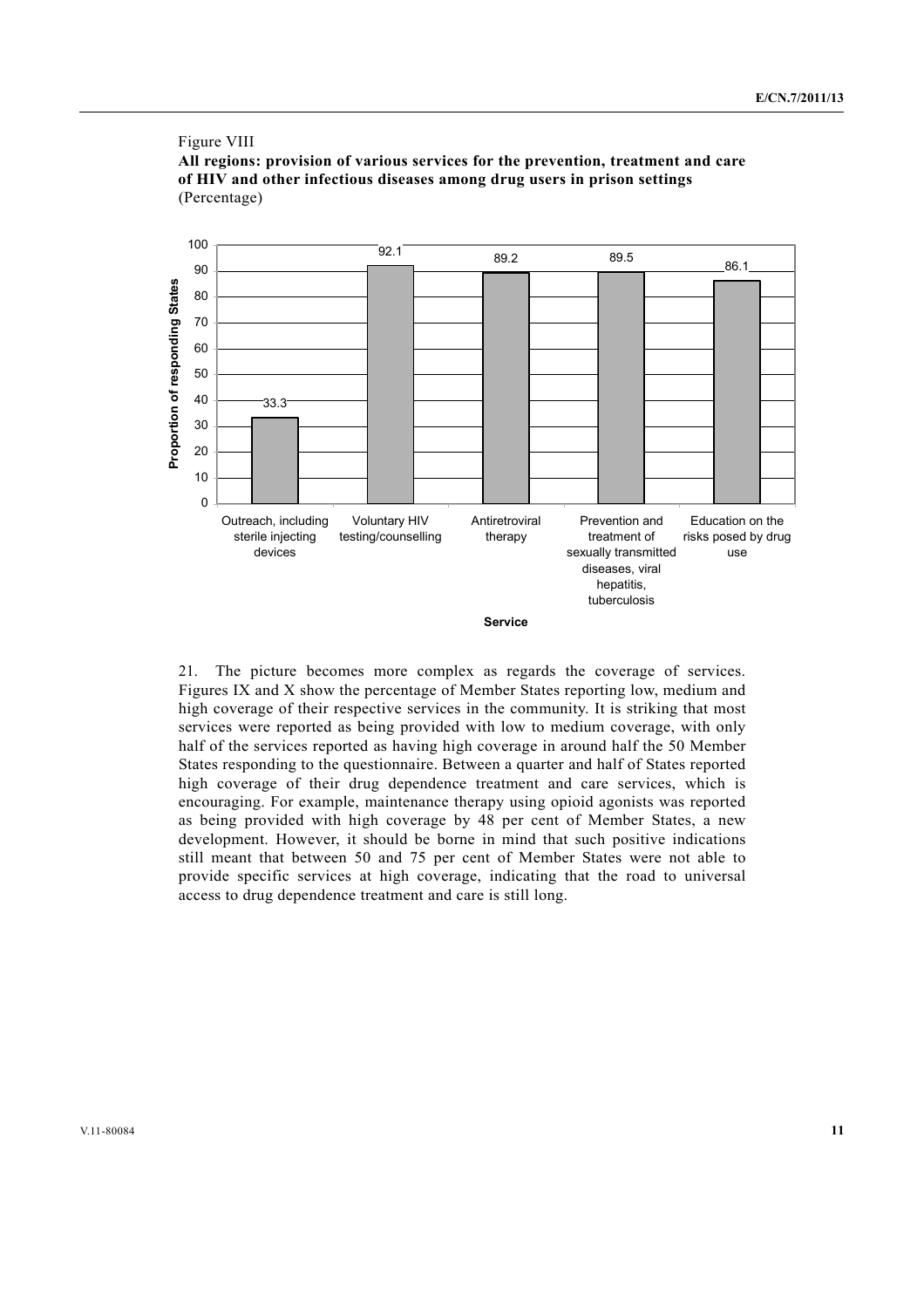### Figure IX





**12** V.11-80084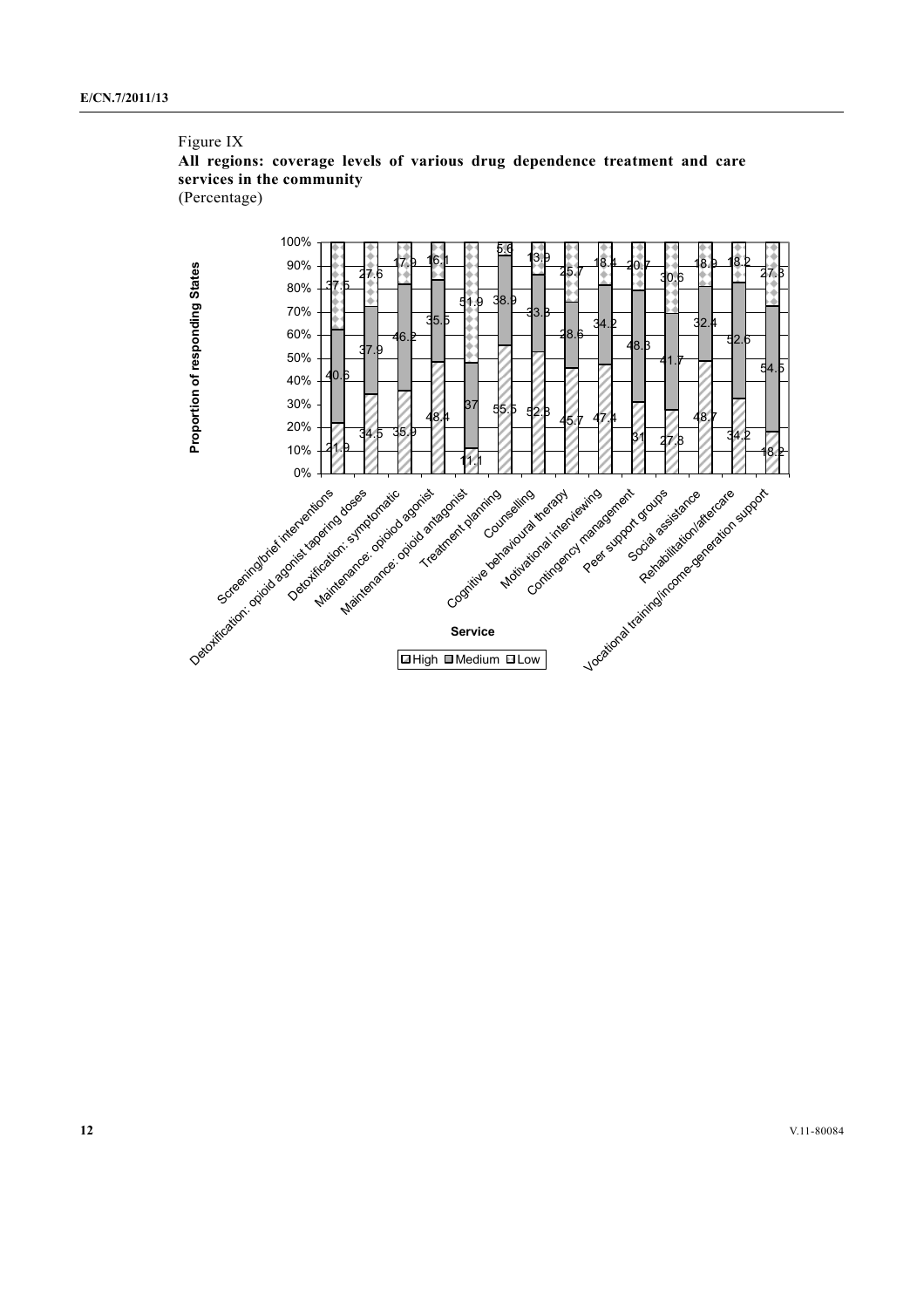

Figure X **All regions: coverage levels of various services for the prevention, treatment and care of HIV and other infections diseases among drug users in the community** 

22. Moreover, in prison settings (figures XI and XII), almost one in five Member States reported that they provided most drug dependence treatment and care services with low coverage and only between approximately 20 and 40 per cent reported that they provided the different services with a high coverage. Given that populations in prison settings are more likely to have poorer health, both physical and mental, including drug dependence, HIV/AIDS and tuberculosis, this is particularly worrying.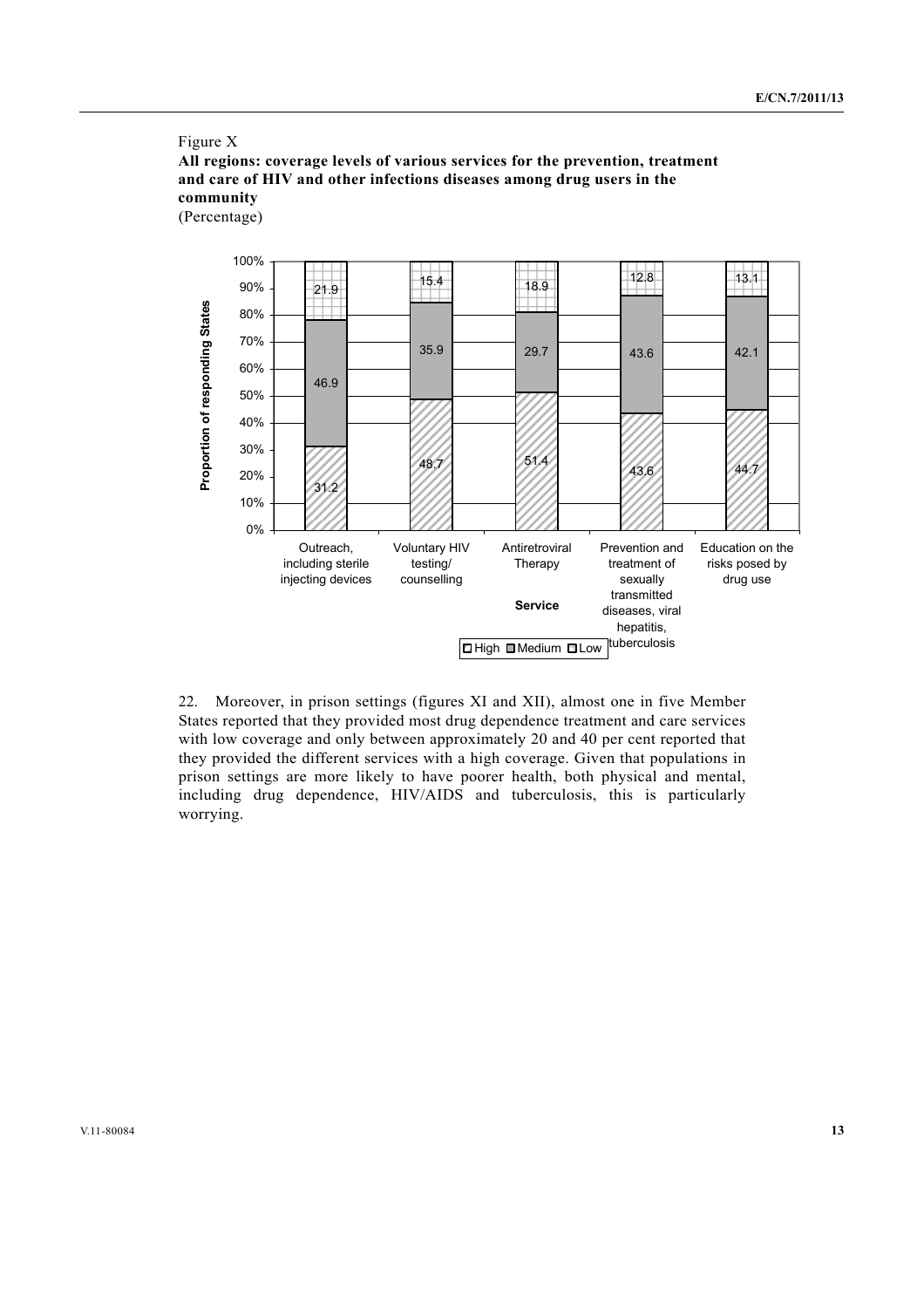### Figure XI **All regions: coverage levels of various drug dependence treatment and care services in prison settings**  (Percentage)



**14** V.11-80084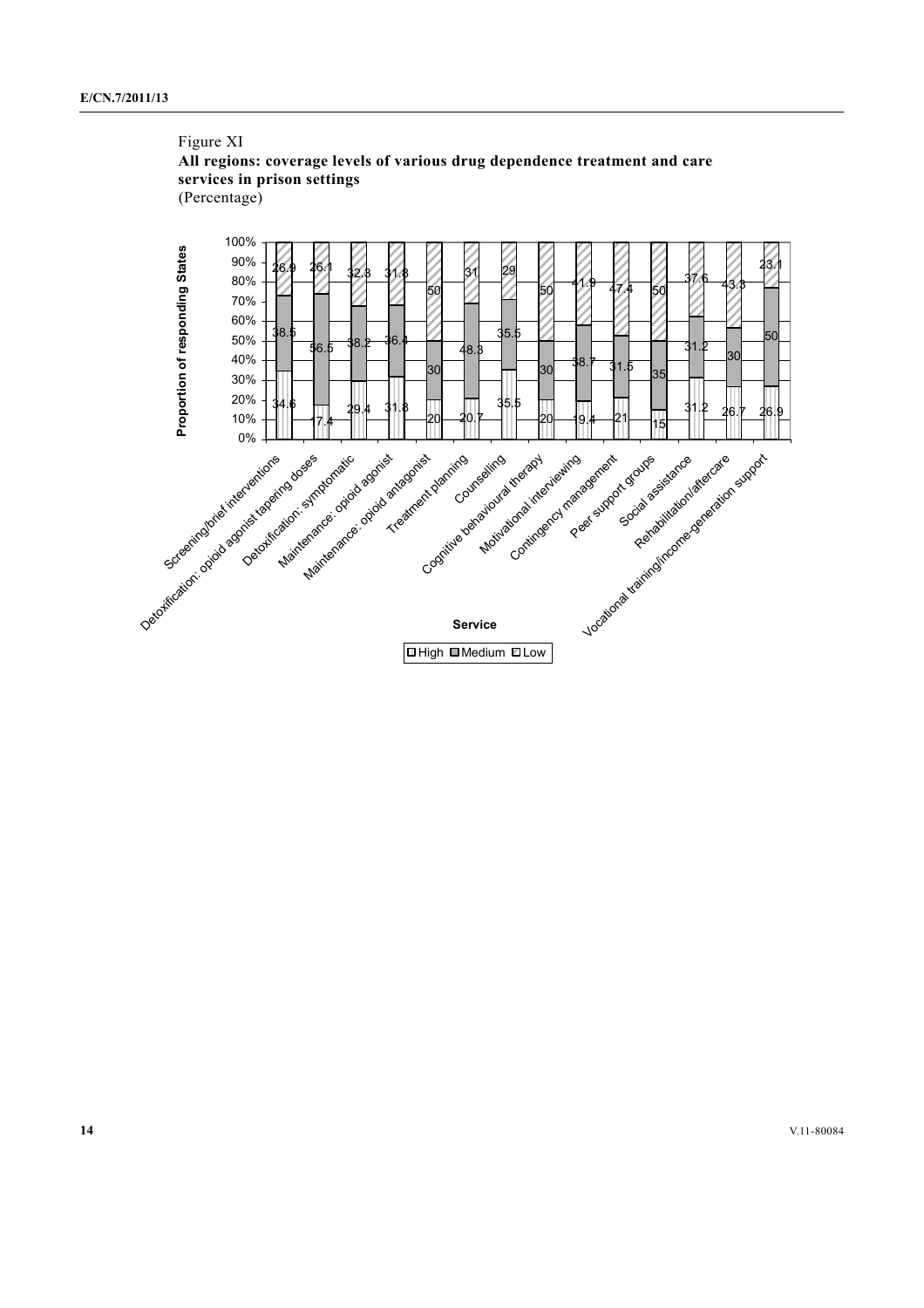

**DHigh OMedium BLow** 

23. With regard to the basic characteristics of the services provided, the quality of the data collected by the questionnaire was not as high as with regard to the issues discussed above. For example, 29 per cent of Member States responding to the questionnaire reported not having an estimate of the number of people in need of treatment. Although a global or continental estimate would not be statistically significant, given the relatively low response rate overall, this raises serious concerns as to the basis for the planning of the provision of treatment services in most countries in the world. In order to plan prevention and treatment systems, policymakers require an information system providing the appropriate data.

24. Almost 95 per cent of Member States reported that they provided services in the community in both residential and outpatient settings, with 50 per cent reporting that over 70 per cent of their treatment services were provided through residential programmes. Generally speaking, the provision of a majority of services through outpatient settings is a sign of a mature treatment system, so such data give cause for concern. In fact, this means that at least half of the Member States reporting provided drug dependence treatment services in the setting that is more expensive and less efficient. Moreover, it should be noted that residential treatment that is not

#### V.11-80084 **15**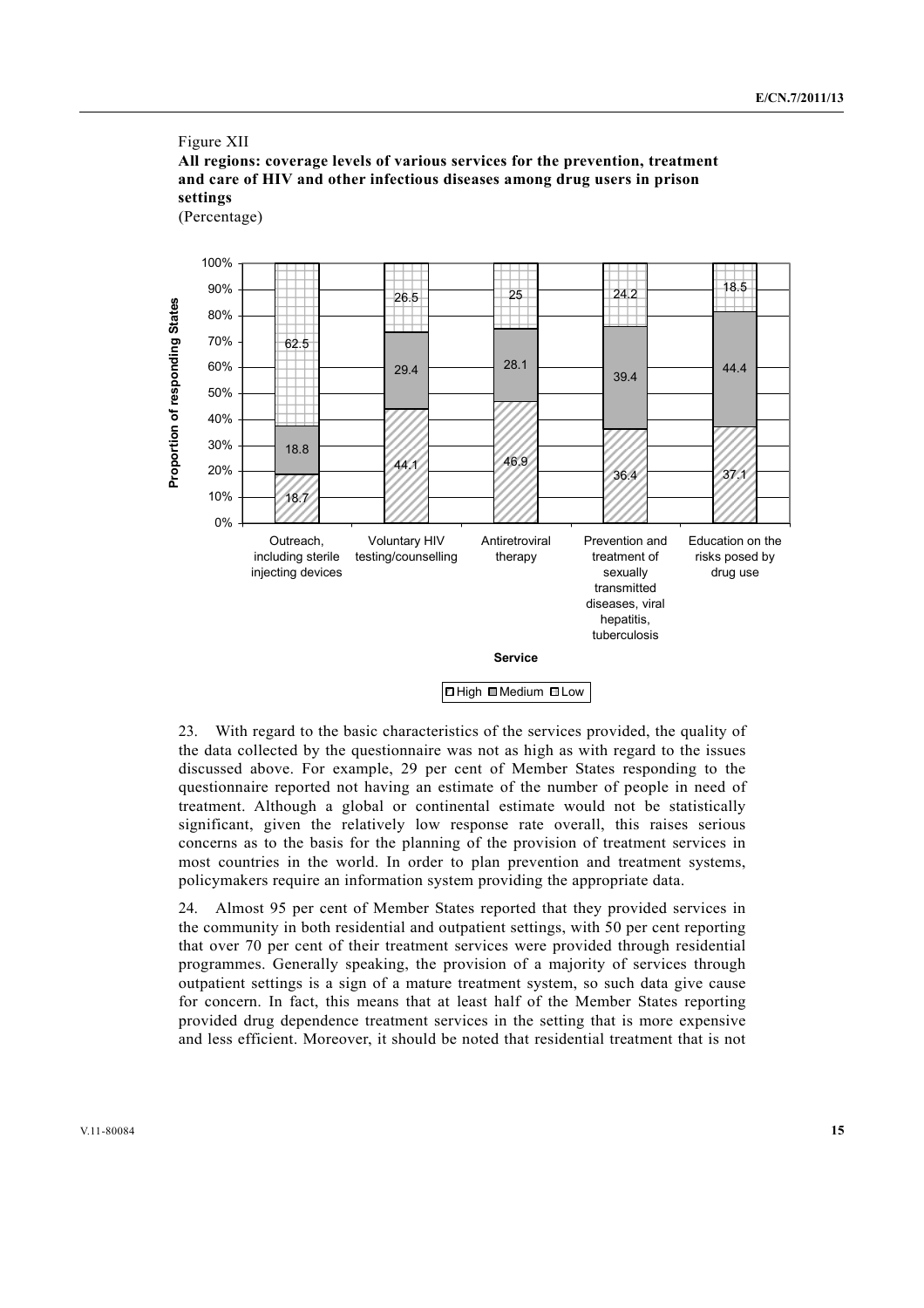supported by strong outreach and outpatient services is generally not as effective as it can be, as drug dependent patients find it difficult to access.

25. More than half of Member States responding reported that they had a system of compulsory or mandatory treatment, while a large majority (82.2 per cent) provided drug dependence treatment as an alternative to incarceration. The latter figure is encouraging, since providing drug dependence treatment as an alternative to criminal justice sanctions has been found to be effective and efficient in lowering drug use and drug dependence rates, as well as their health and social consequences, including crime.2 The data on compulsory and mandatory treatment were more worrying, in that, in accordance with ethical and medical standards, treatment should be provided only with the consent of the patient. However, the information provided should be interpreted with caution, given that many of the Member States offering treatment as an alternative to criminal justice sanctions may have reported such a system as a form of compulsory or mandatory treatment. As long as the choice between treatment and criminal justice sanctions still lies genuinely with the patient, this does not have to be the case. However, on the basis of the information provided, it is not possible at this stage to discuss the data further in a meaningful way.

26. Finally, a more encouraging picture emerges from the data on other basic indicators of the quality of treatment services. More than 75 per cent of the Member States responding reported positively on having written and approved standards and guidelines, as well as approved licensing regulations.

# **V. Work of the United Nations Office on Drugs and Crime in promoting measures to protect children and young people from drug abuse**

27. UNODC has been assisting Member States to adapt evidence-based prevention programmes in schools, families and the workplace, as well as evidence-based and ethical drug dependence treatment and care services.3 In particular, during 2010, the Office provided training to almost 200 non-professional staff on how to deliver family skills training sessions to parents and their children in six countries in three regions. Most of these staff have already started to work directly with parents, who are testifying to the positive changes the work has brought about in their families and children. The programme currently reaches some 500 families and is due to

**\_\_\_\_\_\_\_\_\_\_\_\_\_\_\_\_\_\_** 

<sup>2</sup> United Nations Office on Drugs and Crime, "From coercion to cohesion: treating drug dependence through health care, not punishment", discussion paper based on a scientific workshop, Vienna, 28-30 October, 2009.

<sup>3</sup> With regard to prevention of drug use, see the resources and documentation available from www.unodc.org/unodc/en/prevention/index.html, and in particular the UNODC publications: *Schools: School-Based Education for Drug Abuse Prevention* (United Nations publication, Sales No. E.04.XI.21); *Guide to Implementing Family Skills Training Programmes for Drug Abuse Prevention* (United Nations publication, Sales No. E.09.XI.8), supplemented by the *Compilation of Evidence-Based Family Skills Training Programmes* (2010); and *Workplace Prevention* (forthcoming). With regard to drug dependence treatment and care, the training materials and documentation of Treatnet and of the UNODC/World Health Organization joint programme on drug dependence treatment and care are available from www.unodc.org/treatment/en/index.html.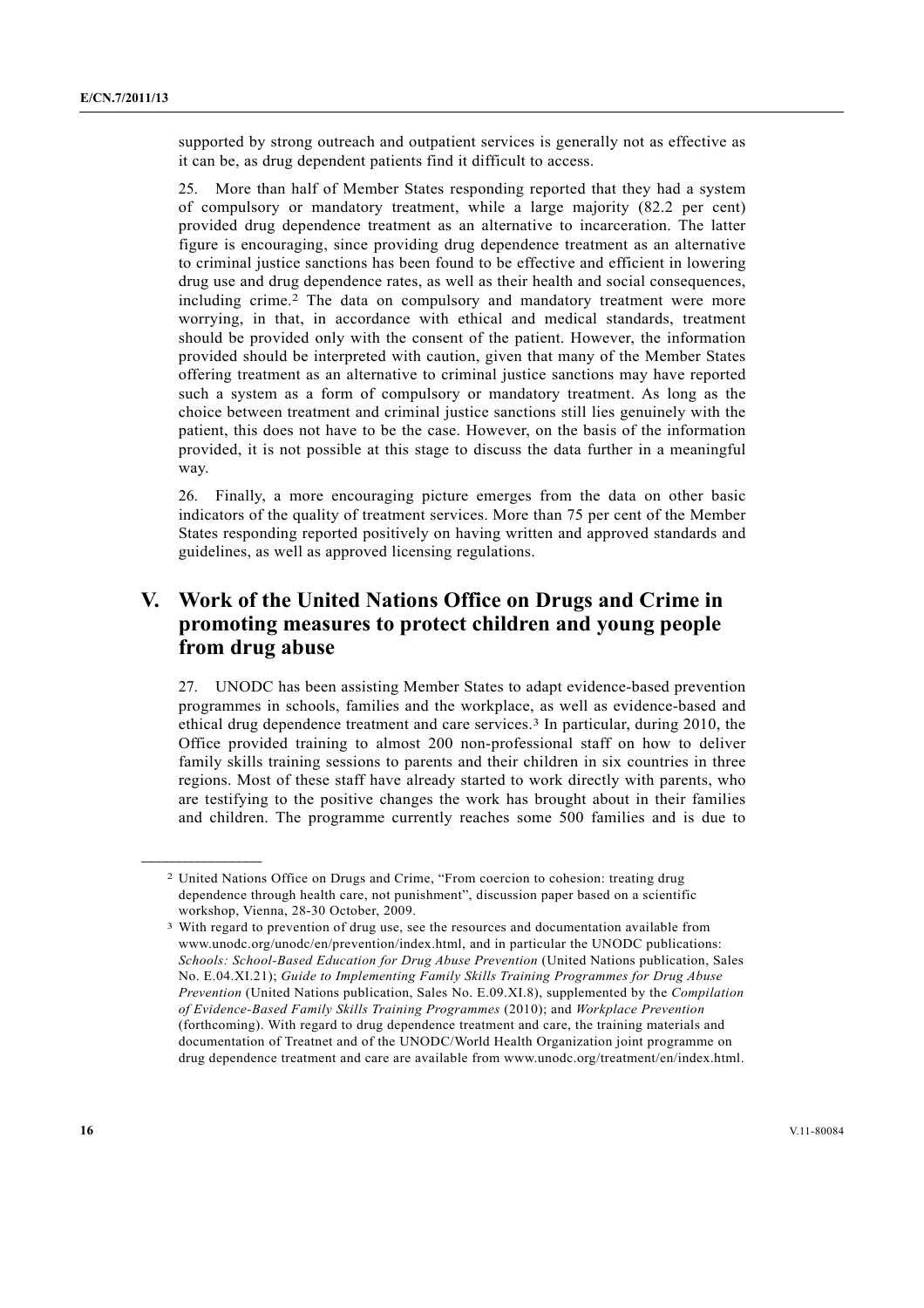expand to six additional countries in 2011. However, it is clear that without further resources its beneficial reach can remain only very limited.

28. The UNODC international network of drug dependence treatment and rehabilitation resource centres, Treatnet, reached maturity in 2010, training 4,000 staff to deliver evidence-based, ethical and low-threshold services to people suffering from drug dependence. This groundbreaking work, currently being implemented in over 20 countries in five regions, is also being complemented by work to expand and improve the reach of the services themselves, aiming to assist at least 20,000 beneficiaries worldwide.

29. Moreover, UNODC is launching innovative initiatives aimed at children exposed to drug use at a very early age, the non-medical use of prescription drugs and access to controlled pain medications.

30. Substance use disorders are more problematic when the age of onset is low, given the increased damage that is produced in the underdeveloped brain. In most cases, the decision to experiment with psychoactive substances in children and adolescents is related to a combination of genetic and environmental factors contributing to psychobiological vulnerability and reduced resilience. UNODC promotes a worldwide coordinated response by public institutions and nongovernmental organizations to assist children and adolescents at risk and/or affected by drug use, dependence and its health and social consequences. That response aims at reducing the risks of developing drug use disorders and at developing and providing appropriate treatment and social integration strategies tailored to respond to the specific needs of this age group.

# **VI. Conclusions**

31. While specific conclusions are hampered by missing information from nonresponding Member States, the general conclusions outlined below can be cautiously drawn from the data presented above.

32. Much remains to be done to ensure the protection of children and young people from drug abuse. This is particularly the case with regard to the provision of a comprehensive package of prevention activities that target with adequate coverage both the general population and groups particularly at risk. As is evident from the data collected, prevention activities are generally organized by fewer Member States than drug dependence treatment and care services, and this is especially the case with regard to particularly vulnerable groups.

33. In general, for both prevention and treatment, the availability of a range of services is of less concern that the actual coverage of the interventions. Most Member States indicated that they provided a range of prevention activities and drug dependence treatment and care services, even if less so for prevention than for treatment. Where the picture becomes problematic is in the coverage of the interventions, especially with high-risk groups with regard to prevention and to prison settings with regard to drug dependence treatment and care.

34. It is clear that much remains to be done to ensure that evidence-based and ethical interventions and services are universally accessible to those who need them.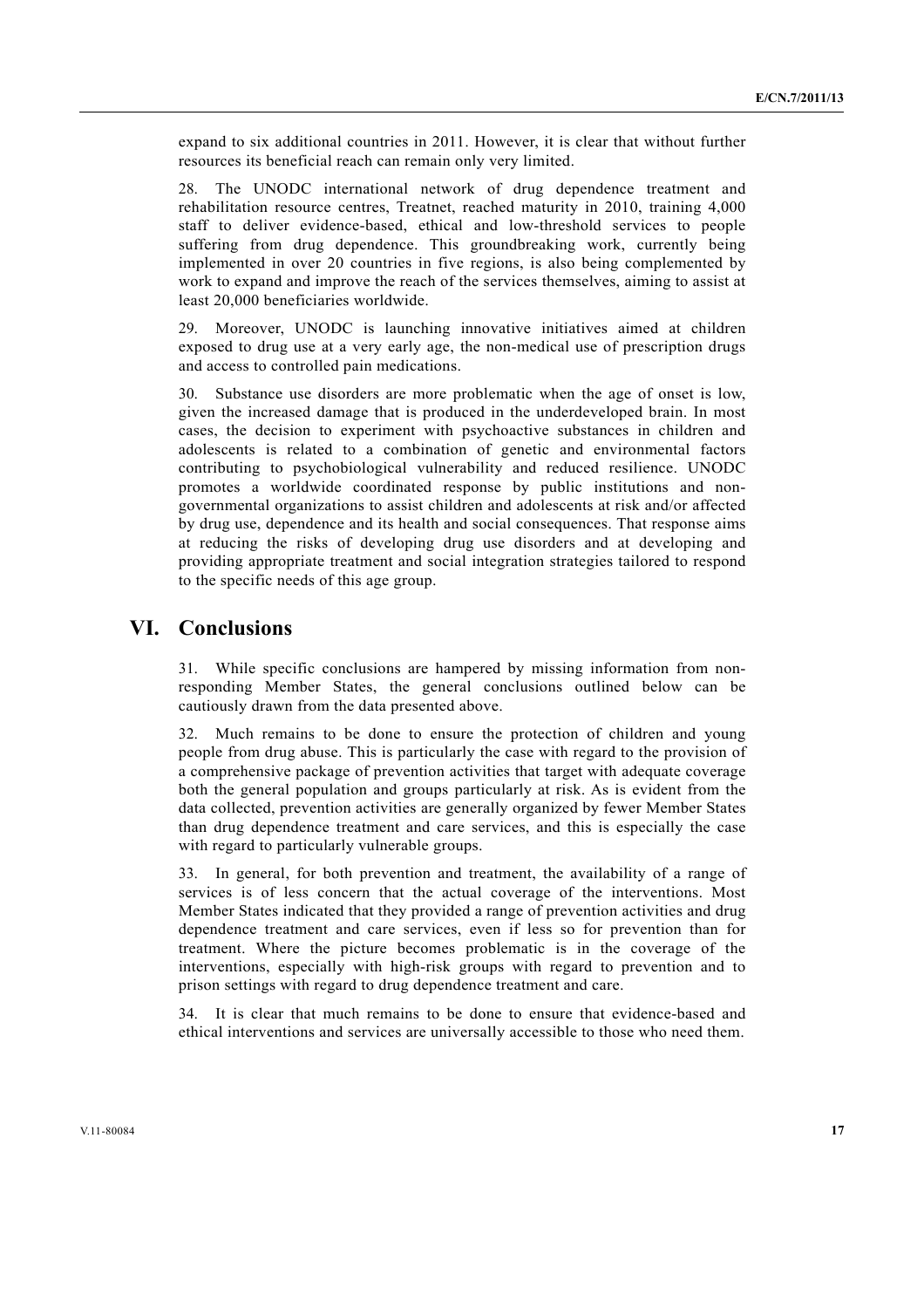35. As a first analysis and at a more general level, debate should be opened and an in-depth overview undertaken to examine the relative effectiveness and efficiency of different interventions so as to understand whether the limited resources available are being invested in the most appropriate way. There are some worrying signs in this respect with regard to both prevention and treatment. Family-based and brief interventions are backed by a much more solid base of scientific evidence and produce more positive and longer-lasting results than, for example, the provision of information and alternative activities, yet, they were being implemented by many fewer Member States. The case of outpatient versus residential treatment described above is a case in point with regard to drug dependence treatment and care.

36. The weak reporting with regard to the evaluation of prevention of drug use, as well as to the availability of estimates of numbers of people in need of treatment, points to a second general weakness to be addressed, that is, the availability of an appropriate data collection system capable of providing information that is useful in planning prevention and treatment programmes, as well as in assessing their implementation and effectiveness.

37. The worrying signs about coverage with regard to both prevention and treatment point to the need to identify among the wide range of evidence-based interventions minimum packages of a few low-cost interventions of proven effectiveness and the highest efficiency. Such packages should also be capable of being delivered by non-professional teams. This is not to say that fewer resources should be invested in training, to the contrary: adequate training and support of both professional and non-professional teams is key to the expansion of coverage while maintaining high-quality delivery and, thus, effectiveness and efficiency. Further, drug prevention interventions and services for drug dependence treatment and care must be mainstreamed in the normal delivery of health and education services of each country and should be universally accessible to the entire population, including prison inmates.

38. Finally, while there is a solid base of scientific evidence about the effectiveness and efficiency of many drug use prevention interventions and drug dependence treatment and care services, there are also many gaps, most notably with regard to prevention interventions that address individual risk factors at an early age and with regard to the pharmacological treatment of stimulant dependence. Member States should invest heavily in promoting scientific research to deepen understanding of the pathology of drug dependence, how to address its risk and protective factors, and how to treat and care for dependence on all substances. In this context, there is a need for initiatives that tackle the language and economic barriers that hamper the exchange of information between scientific communities.

## **VII. Recommendations**

39. The discussion and conclusions above lead to the following recommendations, which are submitted for the consideration of the Commission on Narcotic Drugs:

 (a) Member States should continue to strive to increase the range and above all the coverage of evidence-based and ethical interventions for both the prevention of drug use and the treatment and care of drug dependence, targeting the general population, but also groups particularly at risk and in prison settings;